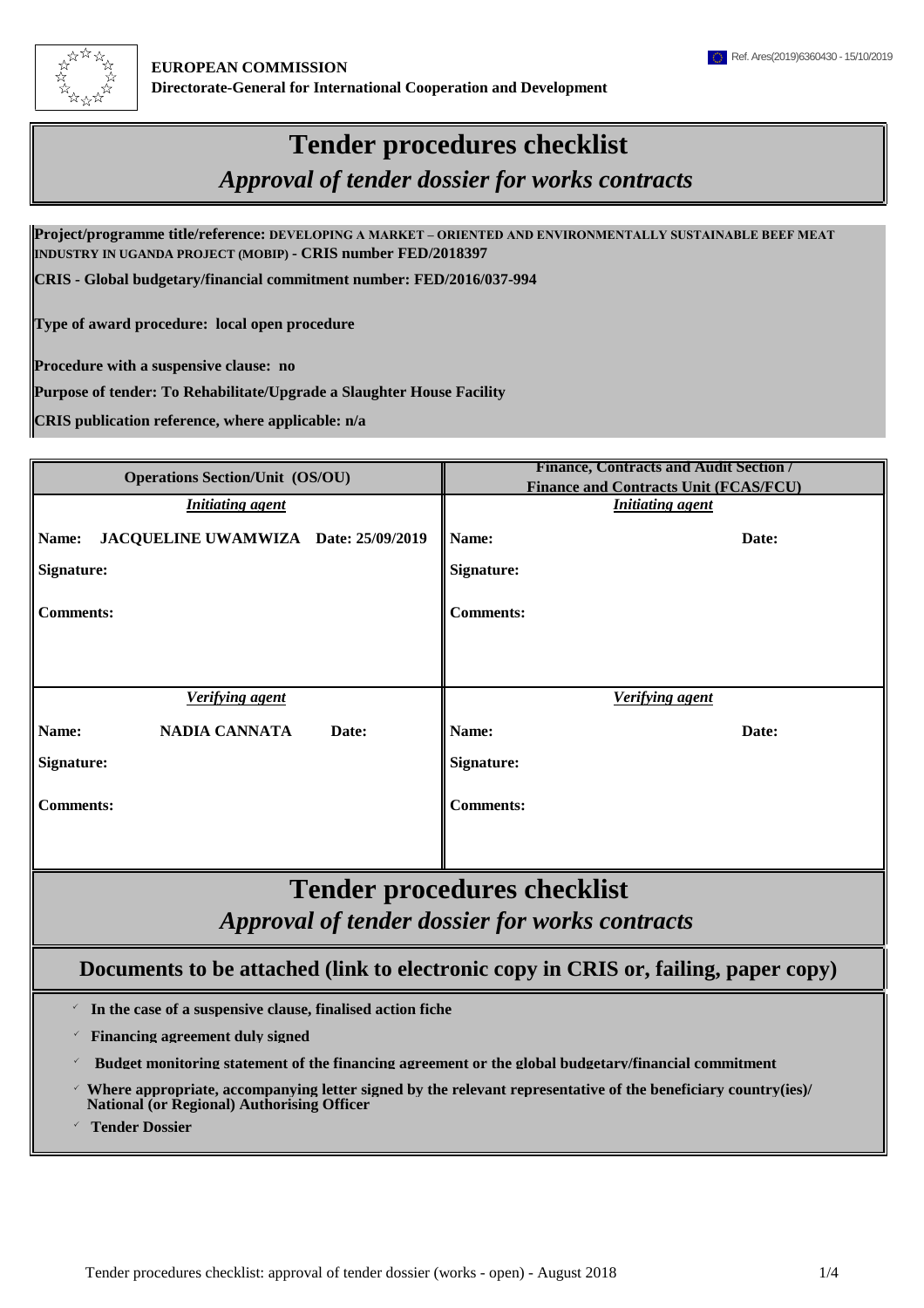## **Approval of tender dossier for works contracts Tender procedures checklist**

*This list is not exhausitive - Determine whether any other checks are needed and add to the List - Verify namely that the provisions of the Practical Guide to contract procedures are complied with*

|                                                                                                                          |                                                                                                                                                                              | <b>Section/Unit responsible</b> |            |   |                 |   |   |                                                                                                            |
|--------------------------------------------------------------------------------------------------------------------------|------------------------------------------------------------------------------------------------------------------------------------------------------------------------------|---------------------------------|------------|---|-----------------|---|---|------------------------------------------------------------------------------------------------------------|
|                                                                                                                          |                                                                                                                                                                              |                                 | OS/OU      |   | <b>FCAS/FCU</b> |   |   | <b>Comments</b>                                                                                            |
|                                                                                                                          |                                                                                                                                                                              |                                 | YES NO N/A |   | YES NO N/A      |   |   |                                                                                                            |
| 1. Compatibility with the financing agreement (or the financing proposal in the case of recourse to a suspensive clause) |                                                                                                                                                                              |                                 |            |   |                 |   |   |                                                                                                            |
| 1.1                                                                                                                      | The object of the tender dossier (objectives, activities, etc.) is<br>covered by a valid financing agreement                                                                 | V                               |            |   |                 |   |   |                                                                                                            |
| 1.2                                                                                                                      | In the case of a suspensive clause, a prior approval was duly<br>obtained                                                                                                    |                                 |            | V |                 |   | ✓ |                                                                                                            |
| 1.3                                                                                                                      | The timetable for the tender is realistic in view of the deadline<br>for signing contracts in the financing agreement (compliance<br>with the "date $+3$ years" rule)        | v                               |            |   | ✓               |   |   |                                                                                                            |
| 1.4                                                                                                                      | The execution period of the contract takes place during the<br>operational implementation phase of the corresponding financing<br>agreement.                                 | $\overline{\mathbf{V}}$         |            |   | ✓               |   |   |                                                                                                            |
| 1.5                                                                                                                      | The funds available under the corresponding global budgetary<br>commitment are sufficient and realistic and include a 15% safety<br>margin                                   |                                 |            |   | ✓               |   |   |                                                                                                            |
| 1.6                                                                                                                      | The CRIS publication reference is mentioned in the tender<br>dossier, if applicable                                                                                          |                                 |            | V |                 | ✓ |   | indirect management - local open<br>procedure                                                              |
|                                                                                                                          | 2. Procedure used                                                                                                                                                            |                                 |            |   |                 |   |   |                                                                                                            |
| 2.1                                                                                                                      | The procedure applied is as laid down in the practical guide to<br>contract procedures for EU external actions (PRAG).                                                       |                                 |            |   |                 |   |   |                                                                                                            |
| 2.2                                                                                                                      | If not, a derogation was duly obtained                                                                                                                                       |                                 |            | V | ✓               |   |   | Prior approval- reduction from 60<br>days to 30 days in the tendering                                      |
|                                                                                                                          | 3. Publication, if applicable                                                                                                                                                |                                 |            |   |                 |   |   |                                                                                                            |
| 3.1                                                                                                                      | The prior information notice and the draft contract notice are<br>coherent and comply with the standard PRAG annexes.<br>Provisions that cannot be modified remain unchanged | $\overline{\mathbf{V}}$         |            |   |                 |   |   | Prior information notice not<br>compulsory because it is less than<br>5,000,000, other annexes are correct |
| 3.2                                                                                                                      | The selection and award criteria are clear, transparent and non<br>discriminatory and appropriate to the contract to be financed                                             | V                               |            |   | ✓               |   |   |                                                                                                            |
| 3.3                                                                                                                      | Requirements regarding publication periods are respected (prior<br>information notice and contract notice)                                                                   |                                 |            |   | ✓               |   |   |                                                                                                            |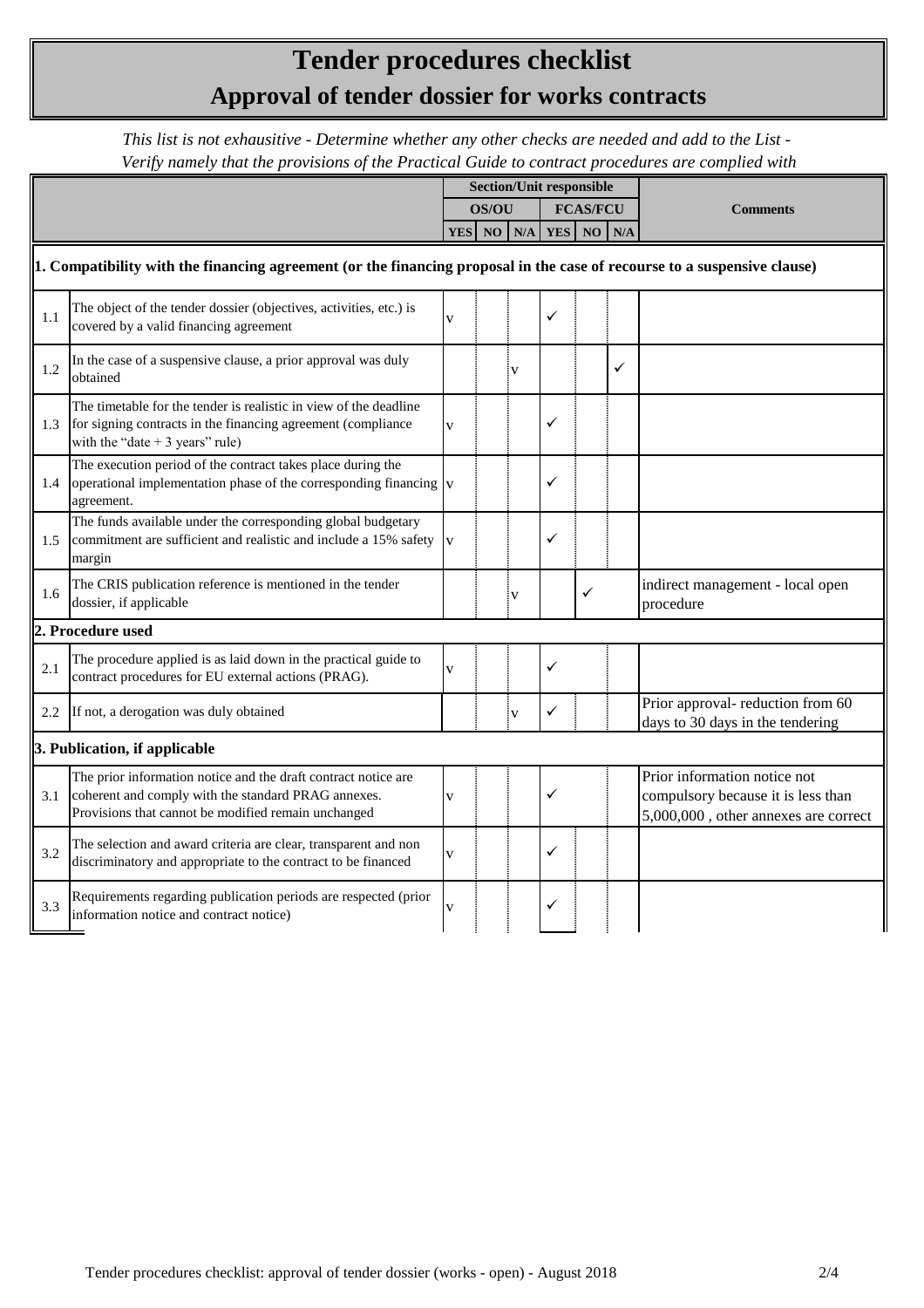|     |                                                                                                                                 | <b>Section/Unit responsible</b> |    |  |                 |            |                 |            |                                    |
|-----|---------------------------------------------------------------------------------------------------------------------------------|---------------------------------|----|--|-----------------|------------|-----------------|------------|------------------------------------|
|     |                                                                                                                                 | OS/OU                           |    |  | <b>FCAS/FCU</b> |            | <b>Comments</b> |            |                                    |
|     |                                                                                                                                 |                                 |    |  | YES NO N/A      | <b>YES</b> |                 | $NO$ $N/A$ |                                    |
|     | 4. Content of the tender dossier                                                                                                |                                 |    |  |                 |            |                 |            |                                    |
|     | The content of the tender dossier is complete and contains the                                                                  |                                 |    |  |                 |            |                 |            |                                    |
|     | following templates:                                                                                                            |                                 |    |  |                 |            |                 |            |                                    |
|     | - the letter of invitation to tender                                                                                            |                                 |    |  |                 |            |                 |            |                                    |
|     | the instructions to tenderers                                                                                                   |                                 |    |  |                 |            |                 |            |                                    |
|     | the shortlist notice (only for restricted procedures)                                                                           |                                 |    |  |                 |            |                 |            |                                    |
|     | the tender form and the appendix to the tender                                                                                  |                                 |    |  |                 |            |                 |            |                                    |
|     | the tender guarantee form, if required                                                                                          |                                 |    |  |                 |            |                 |            |                                    |
|     | - the technical offer questionnaire (including the additional<br>notice to the tenderers) and the annexed technical offer forms |                                 |    |  |                 |            |                 |            |                                    |
|     | the evaluation grid and the administrative compliance grid                                                                      |                                 |    |  |                 |            |                 |            |                                    |
|     | the draft contract form                                                                                                         |                                 |    |  |                 |            |                 |            |                                    |
|     | the general conditions                                                                                                          |                                 |    |  |                 |            |                 |            |                                    |
| 4.1 | the special conditions                                                                                                          |                                 |    |  |                 |            |                 |            |                                    |
|     | the performance guarantee form, if required                                                                                     |                                 |    |  |                 |            |                 |            |                                    |
|     | the pre-financing guarantee form, if required                                                                                   |                                 |    |  |                 |            |                 |            |                                    |
|     | the retention guarantee form, if required                                                                                       |                                 |    |  |                 |            |                 |            |                                    |
|     | the technical specifications                                                                                                    |                                 |    |  |                 |            |                 |            |                                    |
|     | the model financial offer                                                                                                       |                                 |    |  |                 |            |                 |            |                                    |
|     | design, documents including drawings                                                                                            |                                 |    |  |                 |            |                 |            |                                    |
|     | the tax and customs arrangements (EDF)<br>Annex V to Decision No 3/90 of the ACP-EEC Council of                                 |                                 |    |  |                 |            |                 |            |                                    |
|     | Ministers of 29 March 1990 adopting the general regulations,                                                                    |                                 |    |  |                 |            |                 |            |                                    |
|     | general conditions and procedural rules on conciliation and                                                                     |                                 |    |  |                 |            |                 |            |                                    |
|     | arbitration for works, supply and service contracts financed by                                                                 |                                 |    |  |                 |            |                 |            |                                    |
|     | the EDF and concerning their application                                                                                        |                                 |    |  |                 |            |                 |            |                                    |
|     | 5. Analyses of the documents of the tender dossier                                                                              |                                 |    |  |                 |            |                 |            |                                    |
| 5.1 | Templates and provisions that cannot be modified remain<br>unchanged (if not, a derogation was duly obtained)                   | V                               |    |  |                 |            |                 |            |                                    |
|     | <b>Instructions to tenderers</b>                                                                                                |                                 |    |  |                 |            |                 |            |                                    |
|     |                                                                                                                                 |                                 |    |  |                 |            |                 |            |                                    |
| 5.2 | The amount of the tender guarantee, if applicable, conforms to<br>amount indicated in the contract notice                       | V                               |    |  |                 | ✓          |                 |            |                                    |
| 5.3 | The amount of the performance guarantee, if applicable,<br>conforms to amount indicated in the contract notice                  |                                 |    |  | İ٧              | ✓          |                 |            |                                    |
|     |                                                                                                                                 |                                 |    |  |                 |            |                 |            |                                    |
| 5.4 | The eligibility and origin rules have not been modified, unless a                                                               | V                               |    |  |                 |            |                 |            |                                    |
|     | derogation was duly obtained                                                                                                    |                                 |    |  |                 |            |                 |            |                                    |
|     | The currency of the contract is Euro or, if applicable, the local                                                               |                                 |    |  |                 |            |                 |            |                                    |
| 5.5 | currency                                                                                                                        | V                               |    |  |                 | ✓          |                 |            |                                    |
| 5.6 | The number of lots is specified                                                                                                 |                                 |    |  | įν              |            |                 | ✓          |                                    |
|     | The deadline for the submission of tenders is fixed on a working                                                                |                                 |    |  |                 |            |                 |            |                                    |
| 5.7 | day and during opening hours of the Contracting Authority                                                                       |                                 |    |  |                 | ✓          |                 |            |                                    |
|     | In case of open international tender procedure, the minimum                                                                     |                                 |    |  |                 |            |                 |            |                                    |
|     | period between the date of publication of the contract notice and                                                               |                                 |    |  |                 |            |                 |            |                                    |
| 5.8 | the date of the receipt of tenders is 90 days. If not, a derogation                                                             |                                 |    |  | įγ              |            |                 |            |                                    |
|     | was duly obtained.                                                                                                              |                                 |    |  |                 |            |                 | ✓          |                                    |
|     | In case of open local tender, the minimum period between the                                                                    |                                 |    |  |                 |            |                 |            |                                    |
| 5.9 | date of publication of the contract notice and the date of the                                                                  |                                 | E٧ |  |                 |            |                 |            |                                    |
|     | receipt of tenders is 60 days.                                                                                                  |                                 |    |  |                 |            | ✓               |            | A derogation to reduce the minimum |
|     |                                                                                                                                 |                                 |    |  |                 |            |                 |            | period has been approved           |
|     | In case of restricted procedure, the minimum period between the                                                                 |                                 |    |  |                 |            |                 |            |                                    |
|     | 5.10 date of dispatch of letters of invitation to tender and the date of<br>receipt of tenders is 60 days.                      |                                 |    |  | įγ              |            |                 |            |                                    |
|     |                                                                                                                                 |                                 |    |  |                 |            |                 |            |                                    |